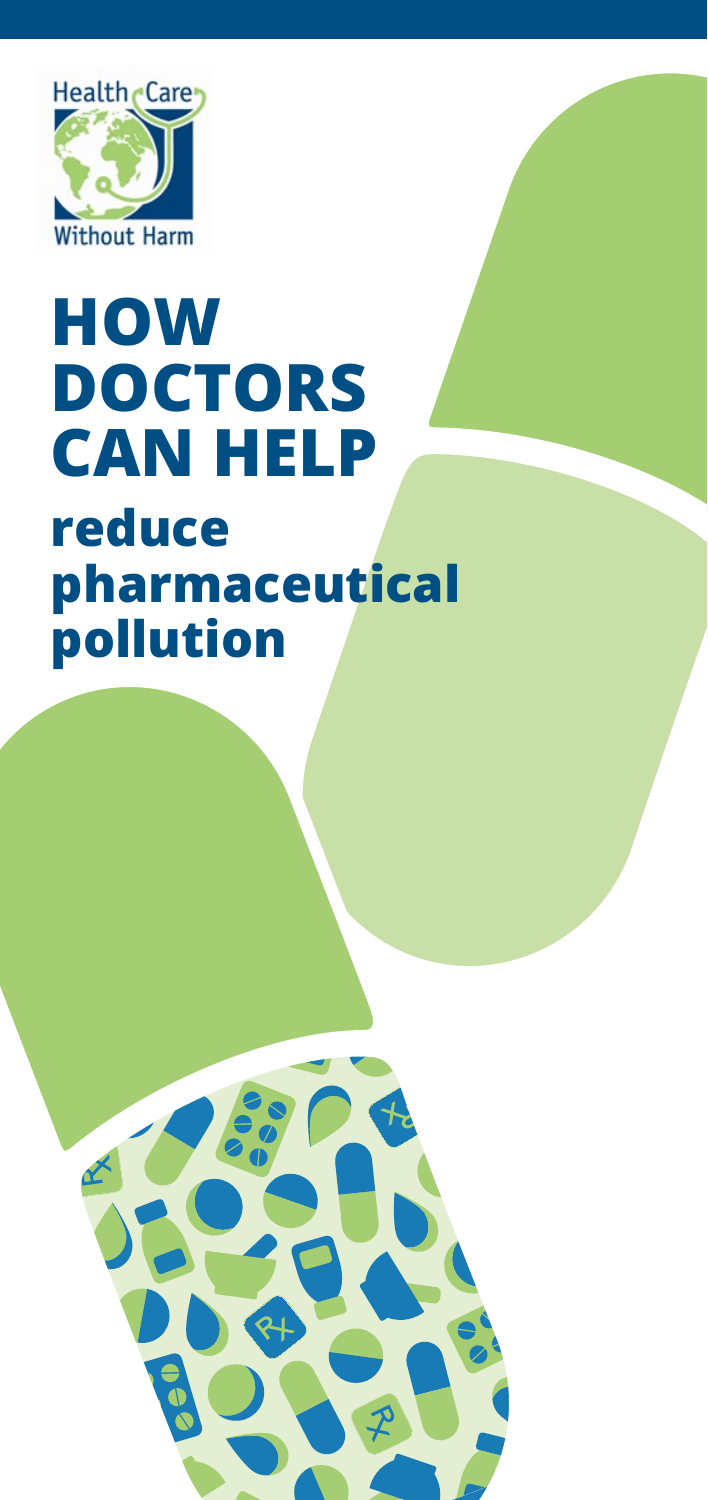## **HOW DO PHARMACEUTICALS GET IN THE ENVIRONMENT?**



Aside from manufacturing, **two ways** pharmaceuticals can get in the environment are through improper disposal (in sinks and toilets) and human excretion. Wastewater treatment plants are unable to completely filter the improperly disposed of pharmaceuticals and residual pharmaceuticals found in human excretions. These residues can reenter the water supply and spread to other environmental compartments, such as surface waters and agricultural lands.

## **1 Patients consume and excrete medicine**

30-90% Between 30-90% of an oral dose can be excreted as an active substance in urine (1).

**30%** 30% of active pharmaceutical ingredients have low bioavailability (2).

## **2 Patients dispose of medicine in toilets and sinks**

£300m

Each year in the UK alone, an estimated £300m (around €375m) worth of dispensed medicines go unused and are ultimately discarded (3).

**50%**

#### **Therapeutic classes that can have harmful effects on unintended organisms:**

- Cytostatics that are cytotoxic by design
- Antibiotics that pose a risk of promoting antimicrobial resistance
- Synthetic hormones that can act as endocrine disruptors
- Anti-inflammatory drugs and sedatives that are consumed in large quantities

#### **There is a large number of pharmaceuticals on the market and consumption is increasing**

**2nd**

3.000 There are approximately 3.000 active pharmaceutical ingredients available on the EU market (1).

> The EU is the second largest consumer of pharmaceuticals in the world (1).

> > *Common patient disposal practices: toilet, sink and household rubbish.*

An estimated 50% of unused pharmaceuticals are not collected in the EU (1).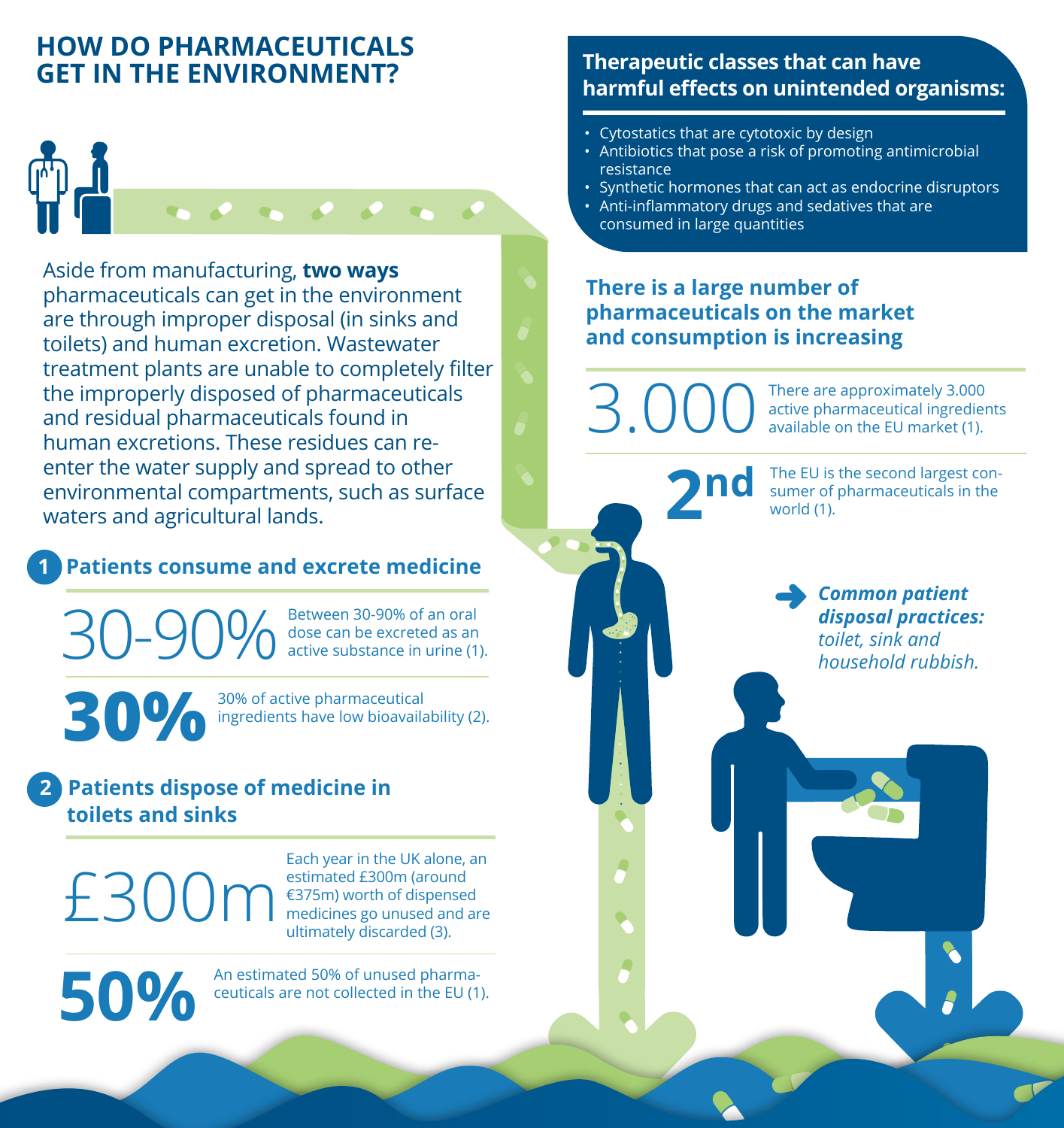## **HOW ARE HUMANS EXPOSED TO PHARMACEUTICALS IN THE ENVIRONMENT?**

Pharmaceutical residues that re-enter the water supply and spread to surface waters and agricultural lands can ultimately end up in drinking water and accumulate in vegetables and fish. Humans can be unintentionally exposed by consuming contaminated water and food. Low concentrations of pharmaceuticals in the environment can have adverse effects on animals and other organisms, which raises questions about how humans can be affected by continuous, long term exposure to low concentrations of pharmaceuticals.

#### **Drinking water can contain pharmaceuticals**



- Up to 25 different pharmaceuticals and their metabolites have been detected in drinking water around the world (4).
- Lipid-lowering and analgesic drugs have been found in drinking water in Germany (5).
- Anti-epileptic and anti-hypertensive drugs have been found in drinking water in Italy (6).
- Antibiotic, antiepileptic and beta-blocking drugs have been found in drinking water in the Netherlands (7).

#### **But isn't water filtered?**

- 80% Sewage treatment plants generally remove only 80% of pharmaceuticals and their metabolites (8).
- **10%** Even using the most advanced treatment methods, 10% of pharmaceuticals remain after water has been treated (8).
- **600+** More than 600 pharmaceuticals have been<br>detected in sewage treatment effluents, slu detected in sewage treatment effluents, sludge, groundwater, surface waters and biota across the globe (9).

## **Vegetables can take up pharmaceuticals from water and sludge**



- Some countries in Europe use wastewater for irrigation and wastewater sludge to fertilise agricultural land (10).
- Carrots and lettuce have shown the ability to take up quinolones from soil treated with manure (11).
- Carbamazepine has been shown to concentrate in root tissues and translocate to above-ground parts in soybeans irrigated with reclaimed water (12).

### **Fish can bio-accumulate pharmaceuticals**

• Fluoxetine, sertraline and other metabolites have been found to bio-accumulate in fish (13).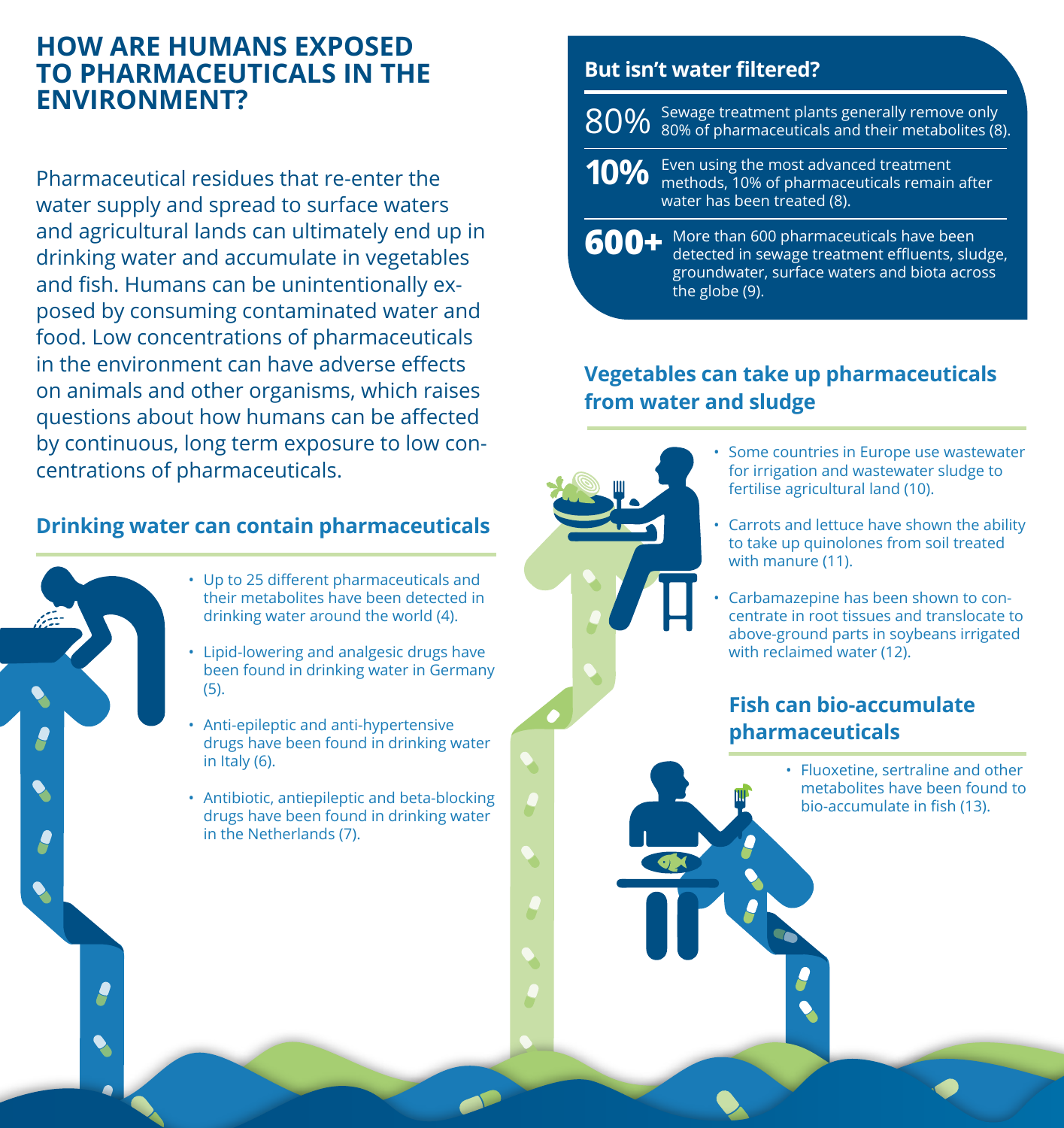## **HOW CAN PHARMACEUTICALS IN THE ENVIRONMENT AFFECT WILDLIFE?**

Though the traces of pharmaceuticals in the environment are well below therapeutic doses, they can still have effects on unintended targets. Animals and other organisms that are exposed to pharmaceuticals in water, soil, or even by feeding on medicated animals can experience behavioural, physiological and histological effects. Antibiotics in the environment can promote the development of antibiotic-resistant pathogens.

*"Resistant pathogenic microorganisms need to develop only once at a single site. Then, heavy drug use, insufficient hygiene and extensive travel habits often take care of their spread."*  PROF JOAKIM LARSSON (14)

**Field and laboratory studies have shown that pharmaceuticals in the environment can cause:**

- **• REPRODUCTION PROBLEMS Synthetic oestrogens in water can inhibit reproduction in amphibians and fish, including rainbow trout (16).**
- **• RENAL FAILURE Anti-inflammatory drugs can cause renal failure in birds (17).**
- **• INTERFERENCE WITH PREDATOR AVOIDANCE BEHAVIOUR Fluoxetine can raise assertiveness in fathead minnows thus making them more vulnerable to predators (18).**
- **• DEVELOPMENT OF ANTIBIOTIC-RESISTANT PATHOGENS The presence of antibiotics in the environment can promote antibiotic resistance (14).**

*A recent study shows that pharmaceuticals are able to pass to higher trophic levels through the food chain:* 

**17**  *pharmaceuticals were found in water*

**8**  *pharmaceuticals were found in fish*

*pharmaceutical was found in birds feeding on the contaminated fish (19).*

**1**

*Since 1979, studies have continued to find a link between synthetic hormones in waters and the development of female characteristics in male fish (15).* 

**95%** of the Gyps vulture **population died from renal failure after feeding on the carcasses of cattle treated with diclofenac (20).** 



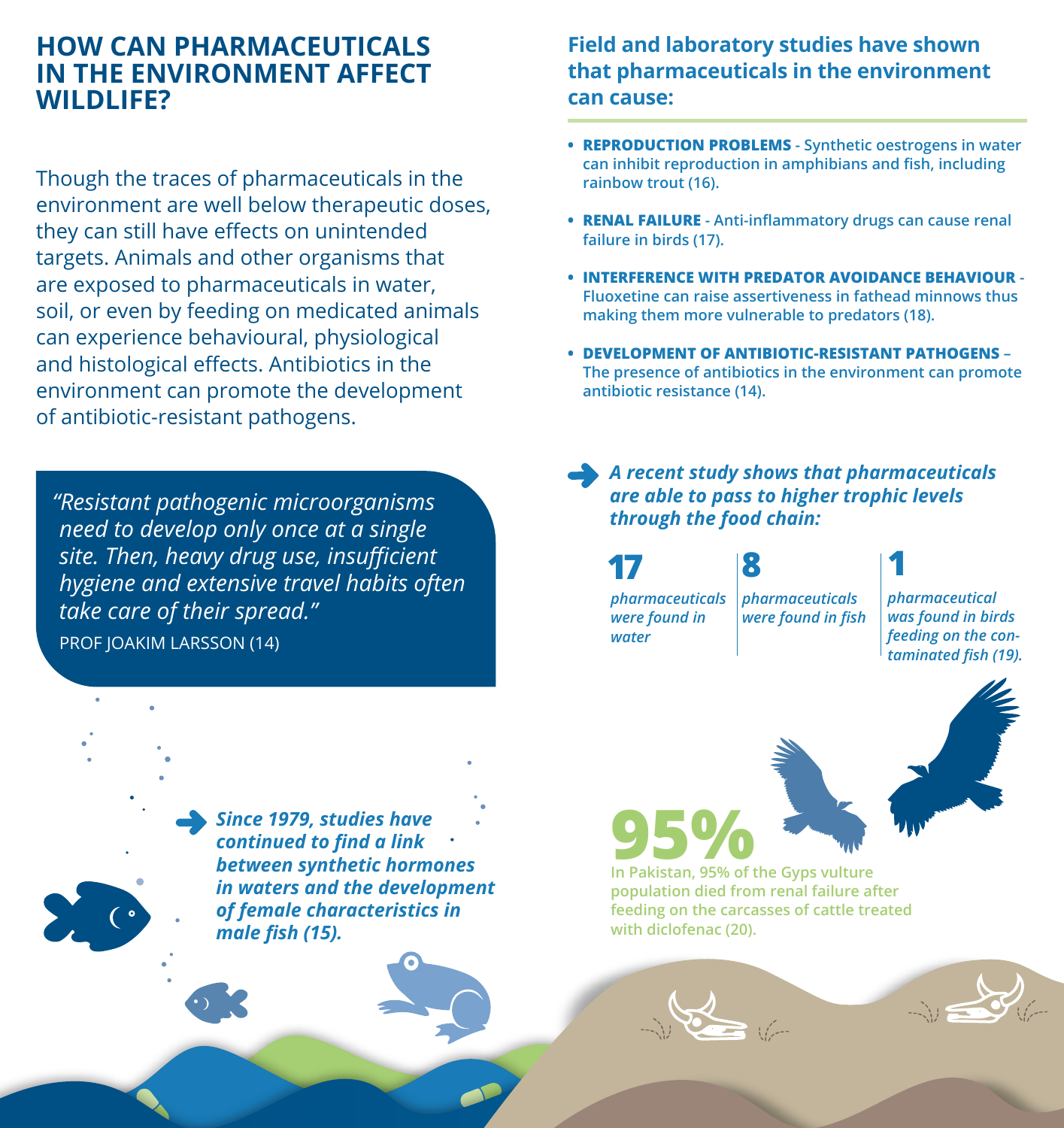## **WHAT IS CURRENTLY BEING DONE AT THE EU LEVEL TO ADDRESS PHARMACEUTICAL POLLUTION?**

## **HIGHLIGHT ON REGIONAL PRACTICE:**  *Stockholm County Council's Wise List*

#### **Labelling requirements**

The outer packaging of medicinal products must list specific precautions relating to disposal and reference to any appropriate collection system in place (20).

#### **Collection systems for unused medicinal products**

Countries of the European Union must ensure that appropriate collection systems are in place for unused or expired medicinal products (21).

#### **Water monitoring**

Diclofenac and two synthetic oestrogens are included on the Watch List of substances subject to EU-wide monitoring under the Water Framework Directive (22).

#### **Strategic approach**

By autumn 2015 the European Commission will develop a strategic approach to the pollution of water by pharmaceuticals. In autumn 2017, the Commission will propose measures to reduce the environmental impacts of pharmaceuticals (22).

#### **HCWH Policy suggestions**

HCWH is advocating for upstream, preventative solutions to address pharmaceutical pollution:

- raising public awareness
- improving the implementation and enforcement of pharmaceutical collection systems
- optimising use of the environmental risk assessment for pharmaceuticals
- promoting the development green and sustainable pharmaceuticals

**The Stockholm County Council (SCC) is proactively addressing pharmaceutical pollution as part of its preventative environmental health work at the regional level. Among other initiatives, the SCC has developed an environmental classification of pharmaceuticals. This classification, which includes around 700 pharmaceutical substances, is available online and in booklet form and can be used by experts when deciding which medicines to include in formularies or guidelines.** 

**SCC uses the classification to develop recommendations for the "Wise List", a formulary of essential medicines for patient care in the Stockholm county. Although the Wise List primarily focuses on medical benefits and side effects, when multiple pharmaceuticals have the same benefits, the environmental classification can be considered.** 

**Use of the Wise List is not mandatory but more than 80% of the prescribed pharmaceuticals within the SCC are in accordance with the recommendations in the Wise List.**

*For more information, visit <http://www.janusinfo.se/In-English/>*

#### 2014-2015

ENVIRONMENTALLY CLASSIFIED **PHARMACEUTICALS** 

Stockholms läns landsting

*Environmentally Classified Pharmaceuticals*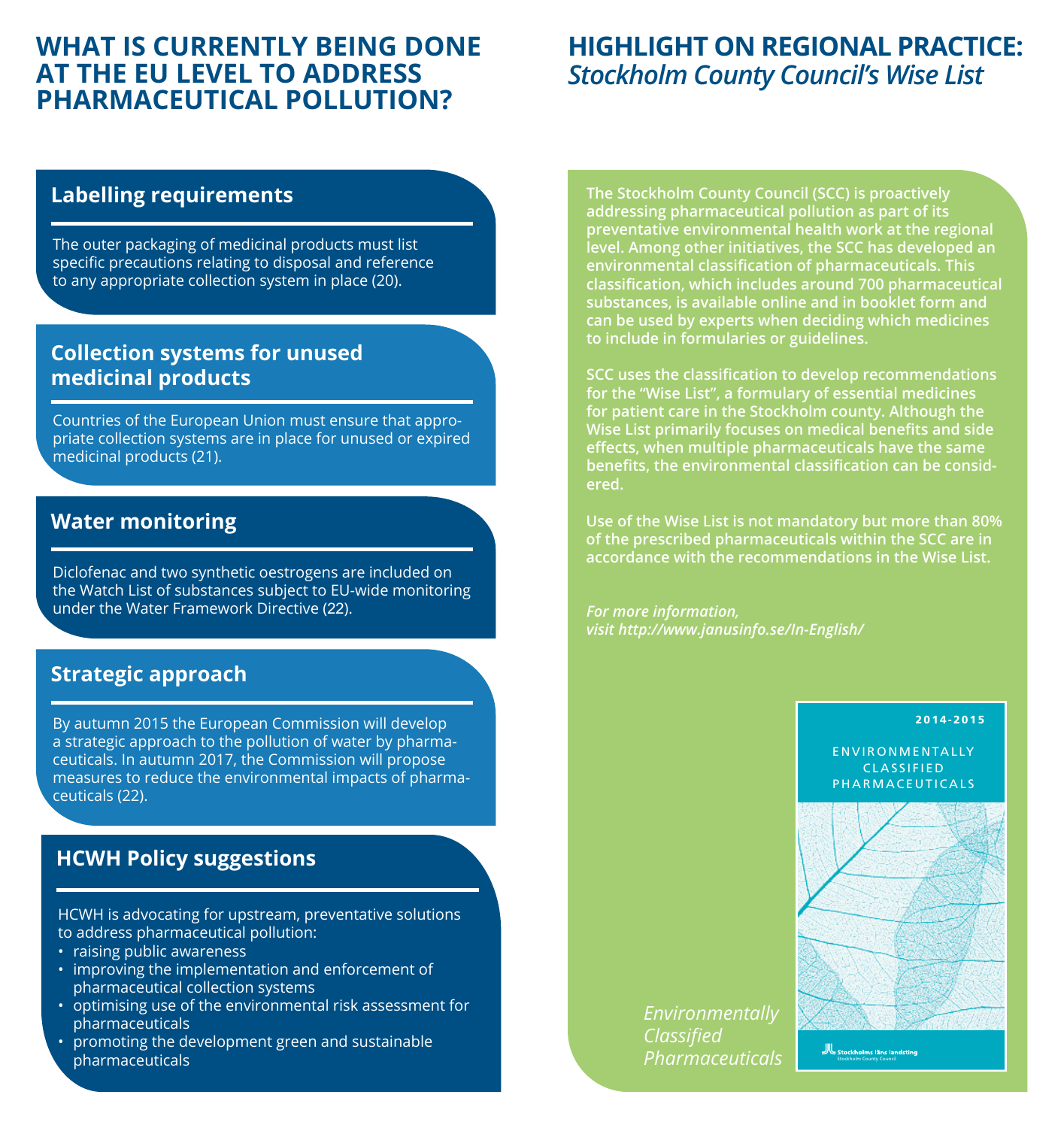## **HOW CAN DOCTORS HELP REDUCE PHARMACEUTICAL POLLUTION?**

Doctors control the duration and dosage of individual prescriptions, and are well positioned to help reduce the risk for accumulation of unused pharmaceuticals that become waste and can end up in the environment.

## **Simple practices can help reduce unnecessary pharmaceutical emissions in the environment:**



Prescribing starter packs for new medicines



Prescribing the smallest package possible, and giving refills as needed



Prescribing preventative measures and non-medicinal therapy where possible



Prescribing antibiotics prudently

## **Reducing unused medicine can also:**



Reduce healthcare costs



Reduce loss of patient benefits



Optimise use of healthcare resources

Be part of your hospital's or clinic's sustainability strategy



Doctors can also help educate patients about pharmaceutical pollution and on ways to reduce waste and unnecessary emissions.

## **Simple reminders to patients can improve their buying and disposal behaviour:**



Reminding patients to buy over-the-counter medicine only as needed and to avoid stockpiling medicines that cannot be used before expiry



Advising patients to never dispose of unused pharmaceuticals in the toilet or sink



Advising patients on the safe, local recommended method for disposing of pharmaceuticals and packaging

## **Educating patients can also:**



Reduce the accumulation of unused medicines



Improve public awareness of pharmaceutical pollution and waste



Reduce incidences of abuse and poisoning